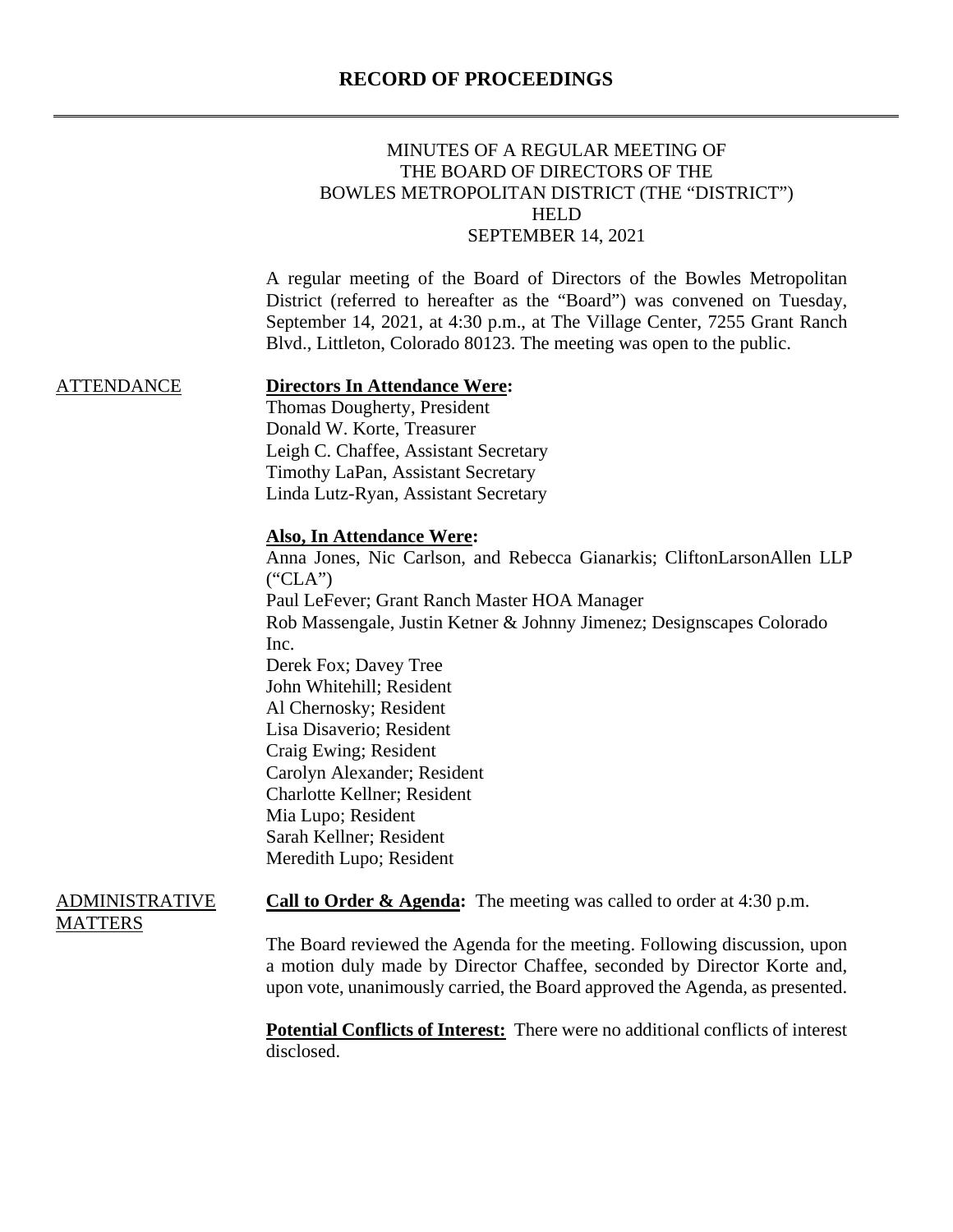**Quorum/Confirmation of Meeting Location/Posting of Notice:** Ms. Jones confirmed the presence of a quorum.

The Board entered into a discussion regarding the requirements of Section 32- 1-903(1), C.R.S., concerning the location of the District's Board meeting. Following discussion, it was determined to conduct the meeting at the abovestated dated, time and location.

It was further noted that notice of the time, date and location was duly posted and that no objections to the location or any requests that the meeting place be changed by taxpaying electors within the District's boundaries have been received.

**Minutes from the August 10, 2021 Regular Board Meeting:** Following review, upon a motion duly made by Director Korte, seconded by Director LaPan and, upon a vote, unanimously carried, the Board approved the Minutes from the August 10, 2021 Regular Board Meeting as presented.

**Public Comment:** Members of the public may express their views to the Board on matters that affect the District that are otherwise not on the agenda. Comments will be limited to three (3) minutes per person.

Resident John Whitehill addressed the Board regarding detention pond maintenance and algae bloom. The Board discussed.

Resident Al Chernosky asked the Board about Blue Heron Park, specifically about the truck ruts in the park, trimming the trees on the South and East sides of Blue Heron Park, the cattails obstructing the view from the park, the fish disappearing, and provided a suggestion to install gates to deter trash at outlets.

Resident Lisa Disaverio asked the Board about the sidewalk around Blue Heron Park.

Resident Craig Ewing mentioned signage advancing leash laws and regulations regarding leashing pets.

Resident Carolyn Alexander discussed Isthmus Park and advocated for general upkeep in the park.

Resident Mia Lupo, a Girl Scout, addressed the Board with ideas about how to improve signage at Isthmus Park. Director Lutz-Ryan addressed the plans for the new signage and asked the Girl Scout Troop for volunteer help. The troop discussed bird feeders and bird houses. Mr. LeFever indicated Home Depot might be willing to partner with the District to help with the project.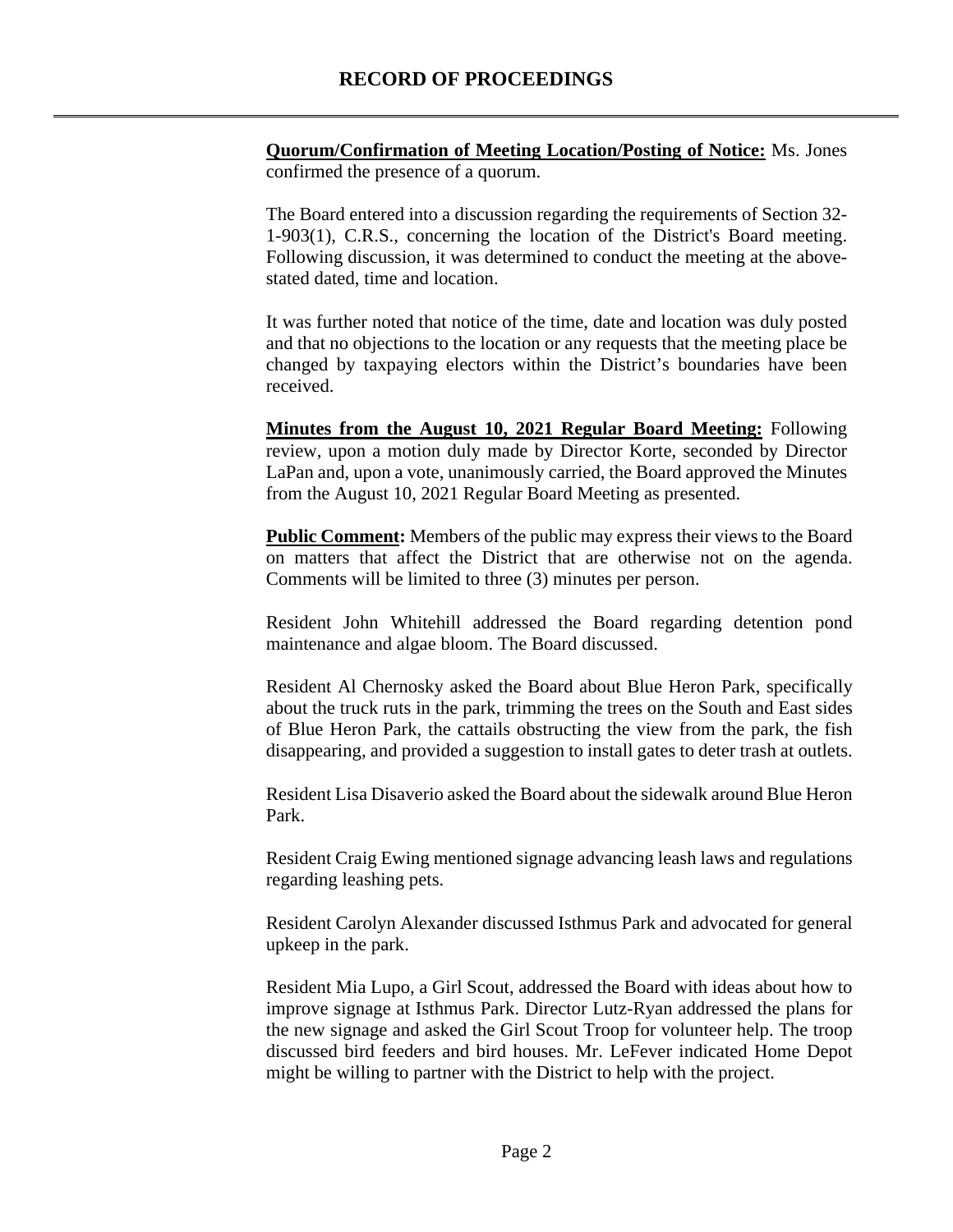Mr. LeFever indicated that the tire ruts near the fence were from a vehicle accident that caused damage to the fence and two trees. He noted he will work with homeowners to repair the damage at 5393 S. Highland Way. Mr. LeFever indicated that the gate is the homeowner's responsibility. He suggested Mr. Carlson walk the fence with the Homestead crew to identify broken posts and rails. It was also noted that the driver is known and insured, and he will file the claim with insurance. Mr. LeFever also mentioned that at the gazebo, the deck and general structure need to be replaced with a composite material. CLA will reach out to a contractor to get the work started. Mr. LeFever also noted six trees need trimming and that he would like this done in 2022.

FINANCIAL MATTERS

**MATTERS** 

**Claims in the amount of \$98,110.35:** Following discussion, upon a motion duly made by Director Chaffee, seconded by Director LaPan and, upon vote, unanimously carried, the Board approved the Claims totaling \$98,110.35.

**Other:** None.

#### MANAGEMENT **Operational Updates and Action Items:**

### **Pond Management:**

**EcoResource Solutions Inc. proposal for pond management in the amount not to exceed \$6,142.75 for 2021 and \$10,511.89 for 2022:** Mr. Carlson reviewed the 2021 and 2022 proposals. Following discussion, upon a motion duly made by Director Dougherty, seconded by Director Chaffee and, upon vote, unanimously carried, the Board determined to begin work the Pond Management work subject to confirmation that cattails are being addressed.

## **Landscape:**

**Work Order Summary:** Mr. Massengale reviewed the proposals he provided to the Board. Mr. Jimenez reported that they have started aeration and will being fertilizing in the next.

Director Dougherty requested CLA work with the City of Lakewood to create signage that indicates vehicle limitations at the roundabout. Director LaPan discussed concreting in boulders with rebar anchors.

**Irrigation Mapping:** Director LaPan indicated there is progress with field-verifying the gate valves and overall irrigation system. He also noted a budget should be developed for constructing a new and updated system.

**Hydro Systems KDI Proposal:** This was addressed in the Irrigation Mapping section.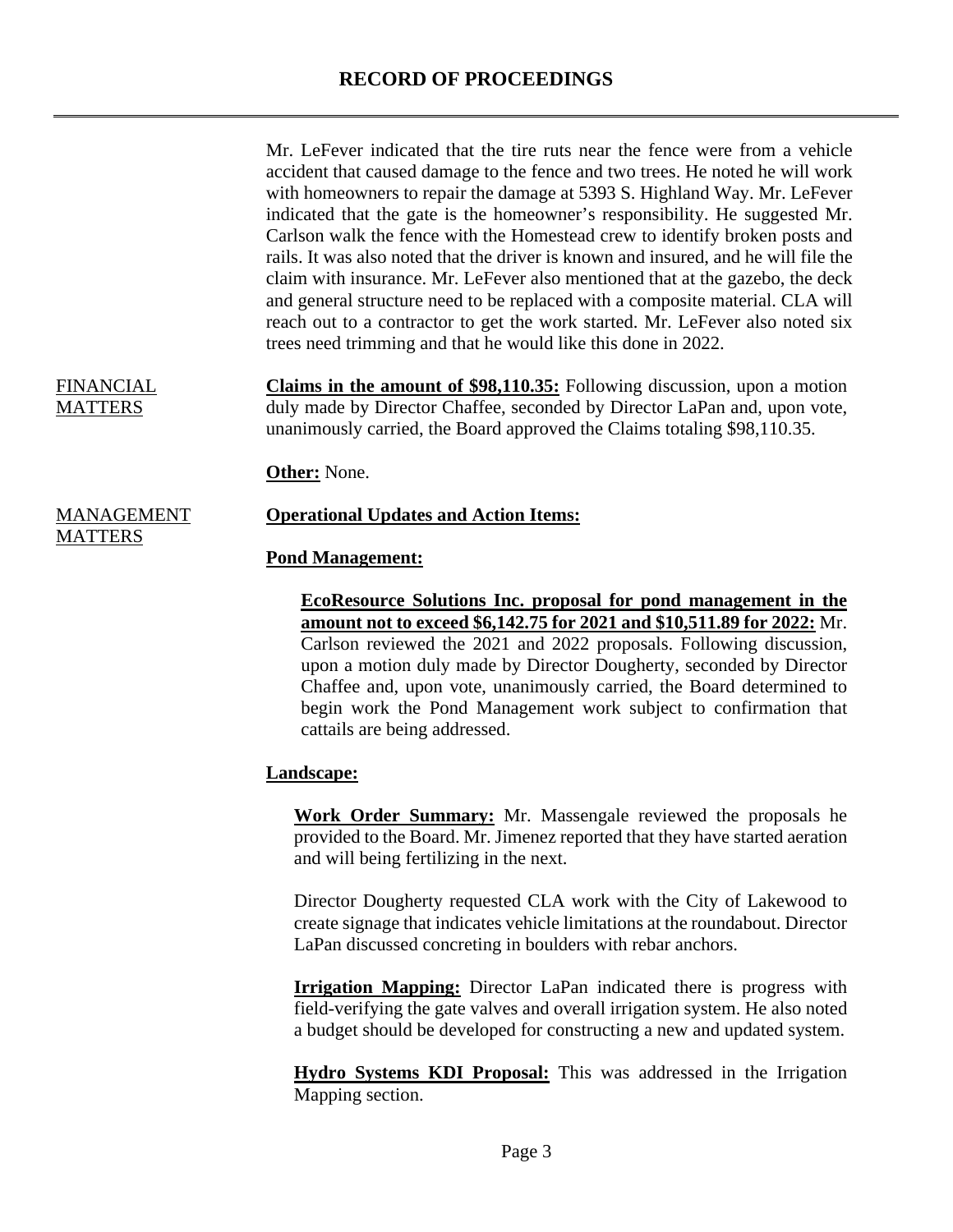# **Installation of Trees to Conceal the Denver Water Outlet Facility:**

Director LaPan noted that he would like to see an herbicide and a preemergent applied in the non-native areas in Isthmus Park. He also mentioned the tree pruning in Isthmus Park needs to be considered as well as tree plantings, specifically plain Cottonwoods, and succession planning for the bird habitat.

The Board agreed to inspect Isthmus Park and determine maintenance needs.

Director LaPan noted that he will work on identifying where a split rail fence can go. The Board directed CLA to request CDR Construction LLC replace the railing and decking with composite material.

The Board also requested CLA research pouring a concrete sidewalk from the end of the walkway to the gazebo and to the bottom of the hill going east.

Mr. LeFever indicated that the Grant Ranch Master HOA could help manage Isthmus Park maintenance efforts.

**Invoice from Designscapes for Repair at Roundabout on West Grant Ranch Boulevard:** Following discussion, upon a motion duly made by Director Chaffee, seconded by Director Korte and, upon vote, unanimously carried, the Board approved the invoice from Designscapes for repairs at the roundabout on West Grant Ranch Boulevard in the amount of \$2,024.18.

**Roundabout Agreement and Maintenance:** This item was previously discussed.

# **Davey Tree:**

**General Update:** Mr. Fox provided a general update to the Board.

**Proposal for Stump Grinding Behind Tapestry Monument Sign in the amount of \$270.00:** Mr. Fox reviewed the proposal for stump grinding with the Board. Following discussion, upon a motion duly made by Director Dougherty, seconded by Director Chaffee and, upon vote, unanimously carried, the Board approved the Davey Tree proposal for stump grinding behind the Tapestry monument sign in the amount of \$270.00.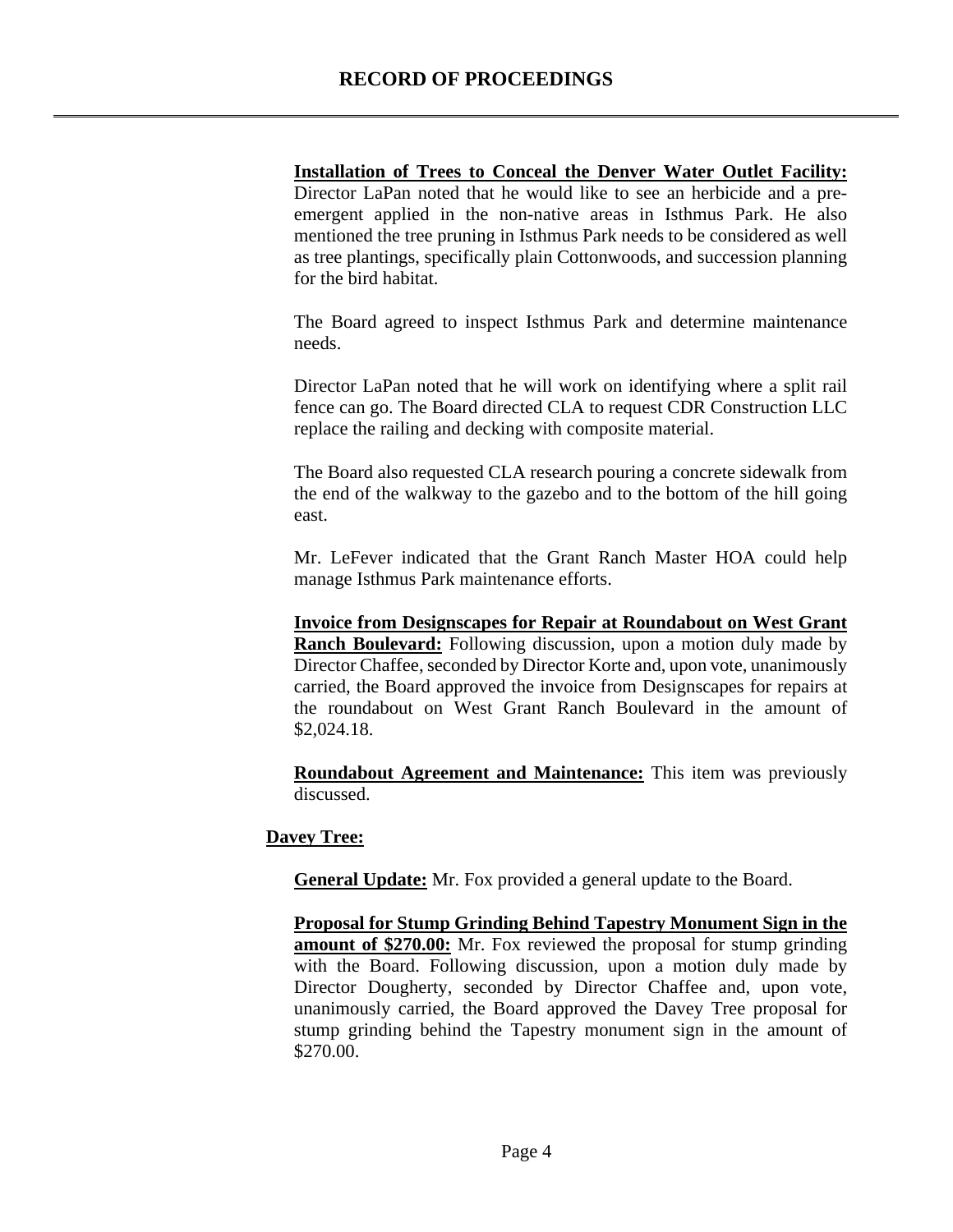The Board discussed maintenance on the south and east side of Blue Heron Park inlets. The Board also requested Davey Tree provide a proposal for 2022 for their review at the October Board meeting.

# **Homestead Painting Update:**

**Wrought Iron Fence Update:** Mr. Carlson provided the Board with an update noting that everything is complete. The Board directed CLA to confirm the ownership of the fence near Isthmus Park.

# **Fence Repair Proposals:**

**Fence Replacement at Vista Park and Bordering Poppy Hills HOA in the amount of \$695.00:** Mr. Carlson reviewed the proposal with the Board. Following discussion, upon a motion duly made by Director Dougherty, seconded by Director Chaffee and, upon vote, unanimously carried, the Board approved the Homestead Painting proposal for fence replacement at Vista Park in the amount of \$695.00.

**Fence Replacement along Park in the amount of \$570.00:** Mr. Carlson reviewed the proposal with the Board. Following discussion, upon a motion duly made by Director Korte, seconded by Director Chaffee and, upon vote, unanimously carried, the Board approved the Homestead Painting proposal for fence replacement along the park in the amount of \$570.00.

# **Park Update:**

**General Update:** Mr. Carlson noted the issue with the RV in the park has been resolved.

**Proposal to Replace Barbeques:** The Board discussed installing concrete pads and bolted barbeques. The Board determined to approve the installation of two concrete slabs in an amount not to exceed \$250 and requested CLA to provide additional information at the October Board meeting.

# **Signage Update:**

**Isthmus Park Informational Signs:** The Board discussed citing the statute and website on the signs. Director Lutz-Ryan reviewed font sizes for the signage with the Board. Director Lutz-Ryan will work with the consultant to create the sign size and anticipates it will cost \$1,600.00 for two signs. Mr. Carlson provided additional information regarding the costs, noting the signs may be aluminum, one-sided or vinyl with laminate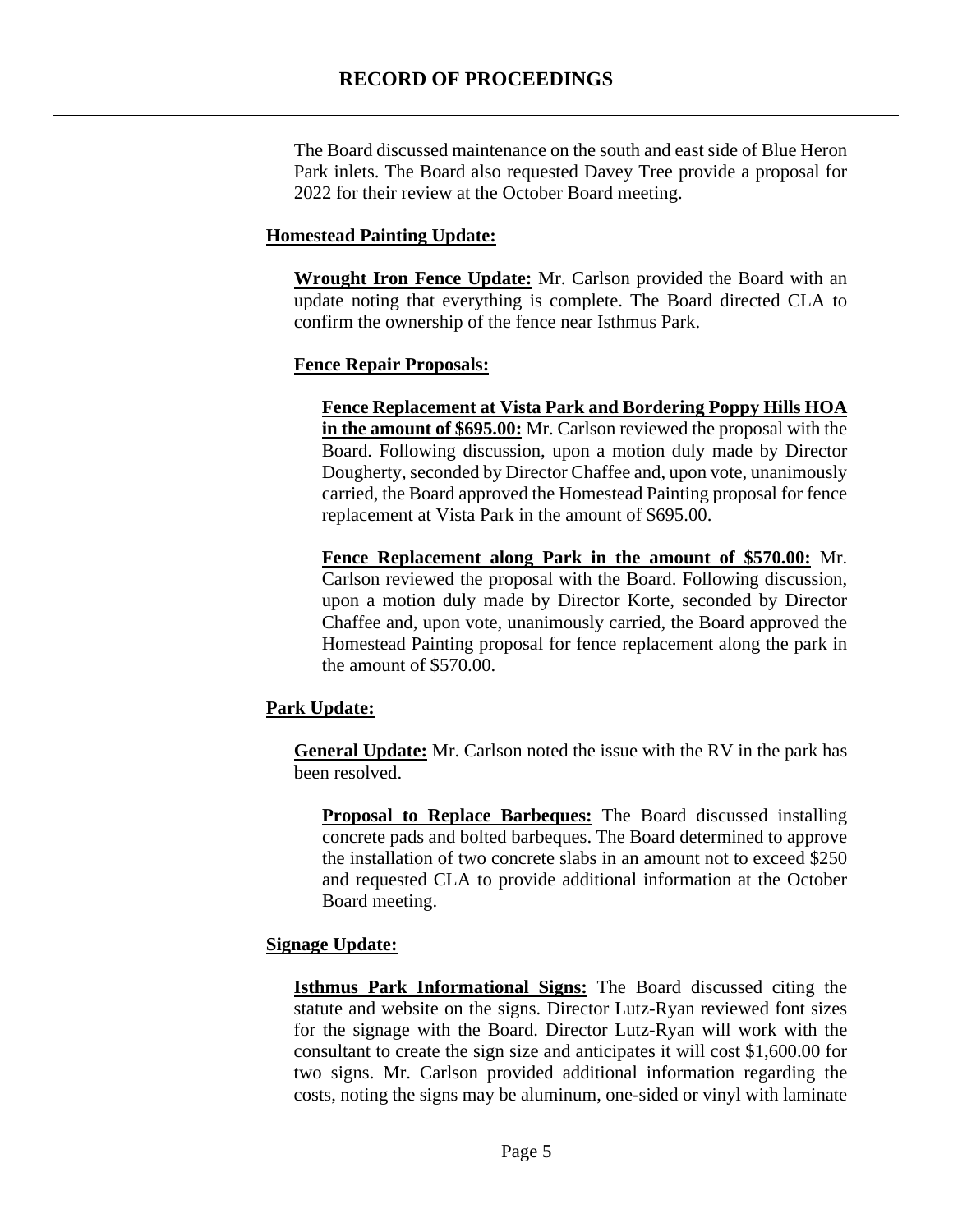finish.

**Resolution Approving Park Rules and Regulations:** Directors Dougherty, Lutz-Ryan and LaPan will determine the locations to install the signs and discussed wood with composite sleeves.

Following review, upon a motion duly made by Director Chaffee, seconded by Director Dougherty and, upon vote, unanimously carried, the Board adopted the Resolution Approving Park Rules and Regulations.

**Recommendations from Committee Regarding updated Park Language:** Following discussion, upon a motion duly made by Director Dougherty, seconded by Director Chaffee and, upon vote, unanimously carried, the Board approved the park language as amended to cite the statute and website.

**Purchasing Copyrights for Images from Waterford Press in the amount not to exceed \$500.00:** Director Lutz-Ryan reviewed this request with the Board. Following discussion, upon a motion duly made by Director Dougherty, seconded by Director Chaffee and, upon vote, unanimously carried, the Board approved purchasing copyrights for images from Waterford Press in an amount not to exceed \$500.00.

## **Other:**

**Water Monitoring Box Damaged by Tree:** Mr. Carlson provided an update to the Board, noting replacement materials have been ordered and EcoResource Solutions will install them.

**2022 Budget Workshop:** Ms. Jones reviewed the 2022 Budget season schedule. Following discussion, the Board determined to hold a budget workshop between the October and November Board meetings. The Board requested John Simmons be in attendance.

**Girl Scout Request:** This item was previously discussed under Public Comment.

**Chavez Services Proposal for Buckled Sidewalk Repairs near 5795 W. Berry Ave.:** Mr. Carlson review the proposal with the Board. Following discussion, upon a motion duly made by Director Korte, seconded by Director Chaffee and, upon vote, unanimously carried, the Board approved the Chavez Services proposal for buckled sidewalk repairs in an amount not to exceed \$7,000.00, subject to final approval by Director LaPan.